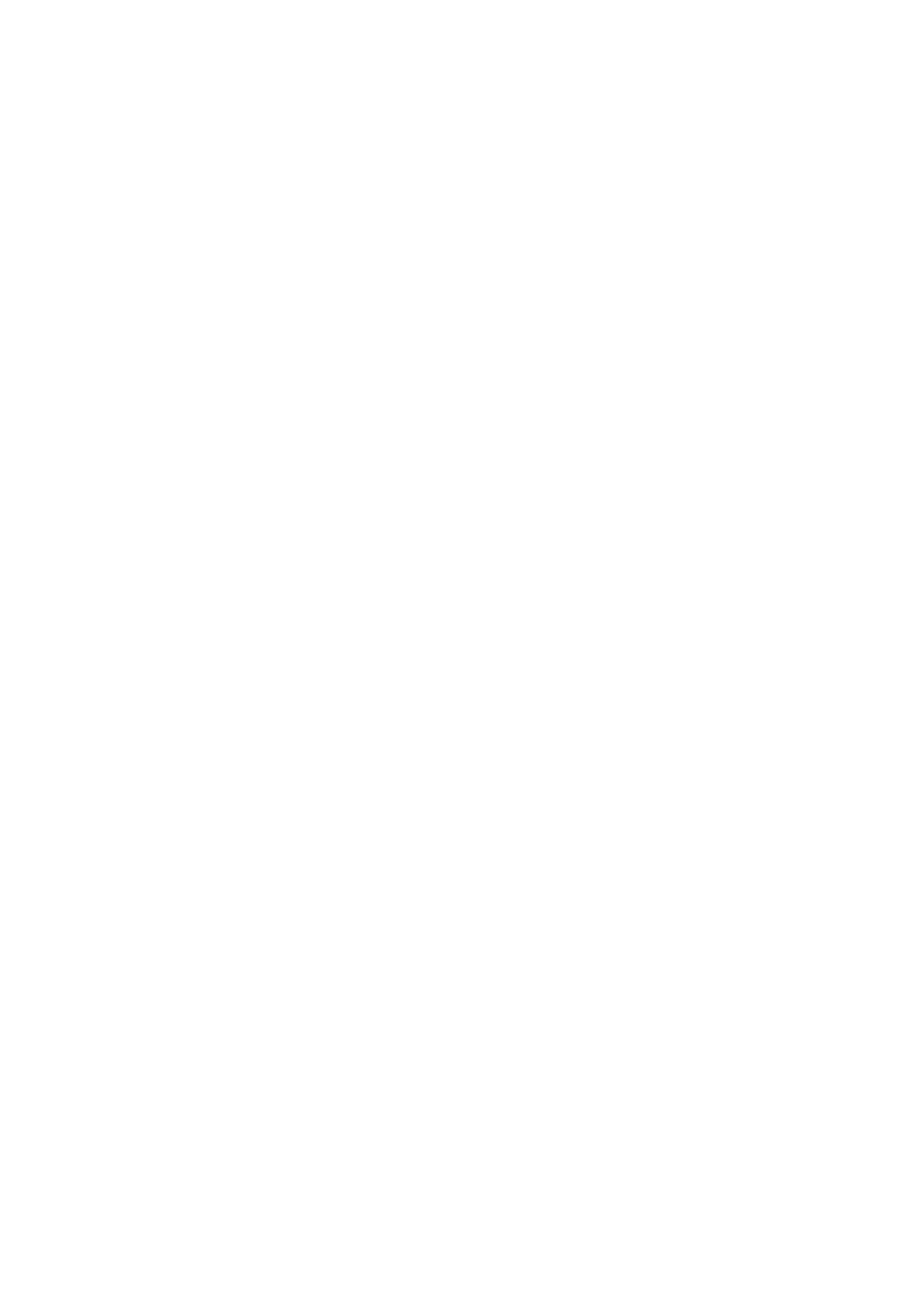

# Statistical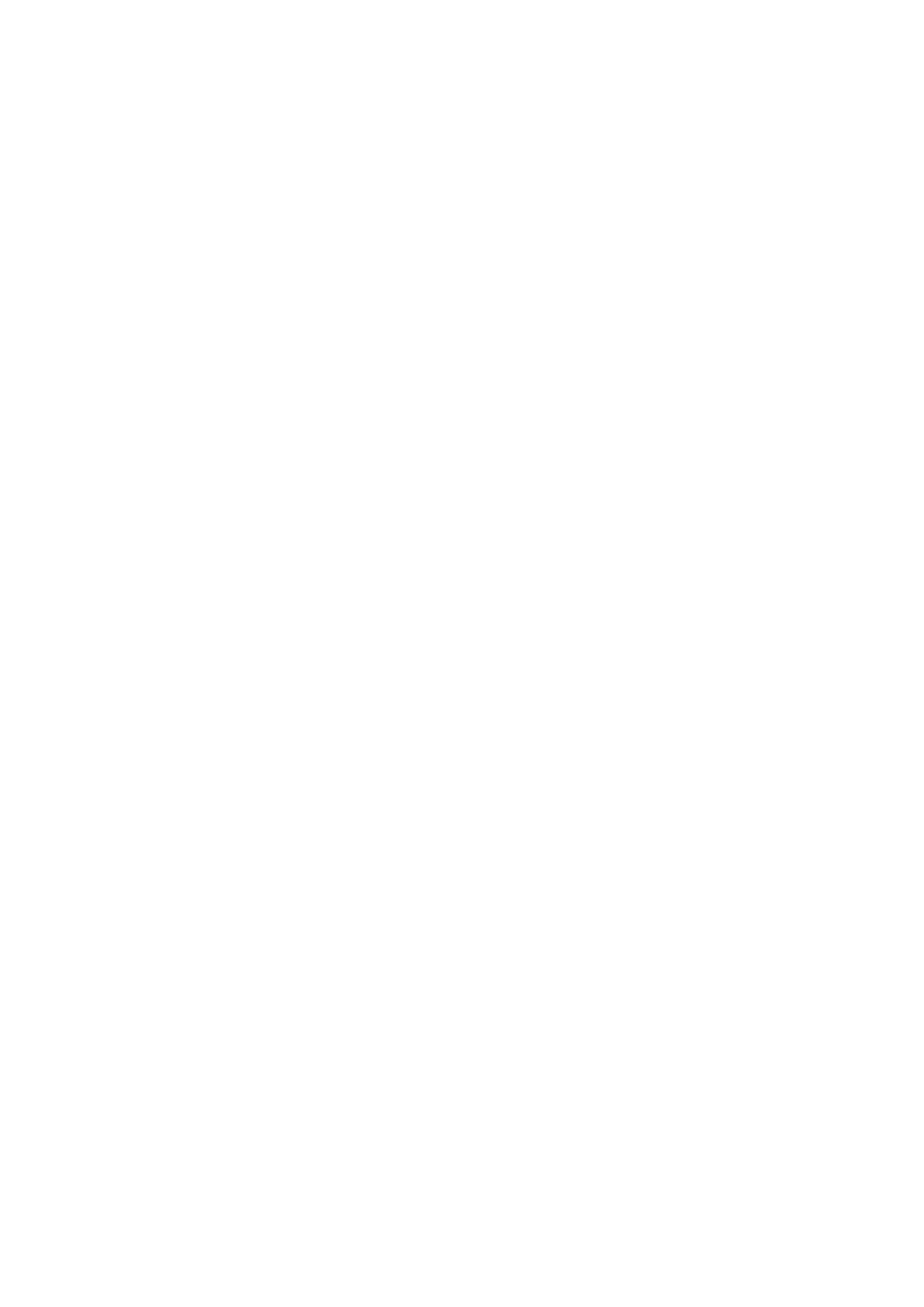ىڭد

**ZTBL** 



| 1              | <b>SELECTED FINANCIAL AND STATISTICAL INDICATORS</b> |                                                                                     |     |  |  |  |
|----------------|------------------------------------------------------|-------------------------------------------------------------------------------------|-----|--|--|--|
| $\overline{2}$ |                                                      | <b>CREDIT DISBURSEMENT</b>                                                          |     |  |  |  |
|                | 2.1                                                  | LOANS DISBURSED SINCE INCEPTION : AREA-WISE                                         | 261 |  |  |  |
|                | 2.2                                                  | LOANS DISBURSED: DURING 2015 AREA-WISE                                              | 261 |  |  |  |
|                | 2.3                                                  | TERM-WISE COMPOSITION OF LOANS DISBURSED                                            | 262 |  |  |  |
|                | 2.4                                                  | LOANS DISBURSED : SECURITY-WISE                                                     | 263 |  |  |  |
|                | 2.5                                                  | ANNUAL CREDIT DISBURSEMENT, TRACTORS & TUBEWELLS<br><b>FINANCED SINCE INCEPTION</b> | 263 |  |  |  |
|                | 2.6                                                  | AGRI. CREDIT DISBURSED BY MAJOR PURPOSES                                            | 264 |  |  |  |
|                | 2.7                                                  | AGRI.CREDIT DISBURSED: SIZE OF LOAN                                                 | 265 |  |  |  |
|                | 2.8                                                  | AGRI.CREDIT DISBURSED: SIZE OF HOLDING                                              | 265 |  |  |  |
| $\overline{3}$ |                                                      | <b>CREDIT RECOVERY</b>                                                              |     |  |  |  |
|                | 3.1                                                  | <b>RECOVERY POSITION</b>                                                            | 266 |  |  |  |
|                | 3.2                                                  | CUMULATIVE RECOVERY SINCE INCEPTION                                                 | 266 |  |  |  |
| 4              |                                                      | <b>STAFF POSITION</b>                                                               | 267 |  |  |  |
|                |                                                      |                                                                                     |     |  |  |  |
| 5              |                                                      | <b>NETWORK OF FIELD OFFICES</b>                                                     | 268 |  |  |  |

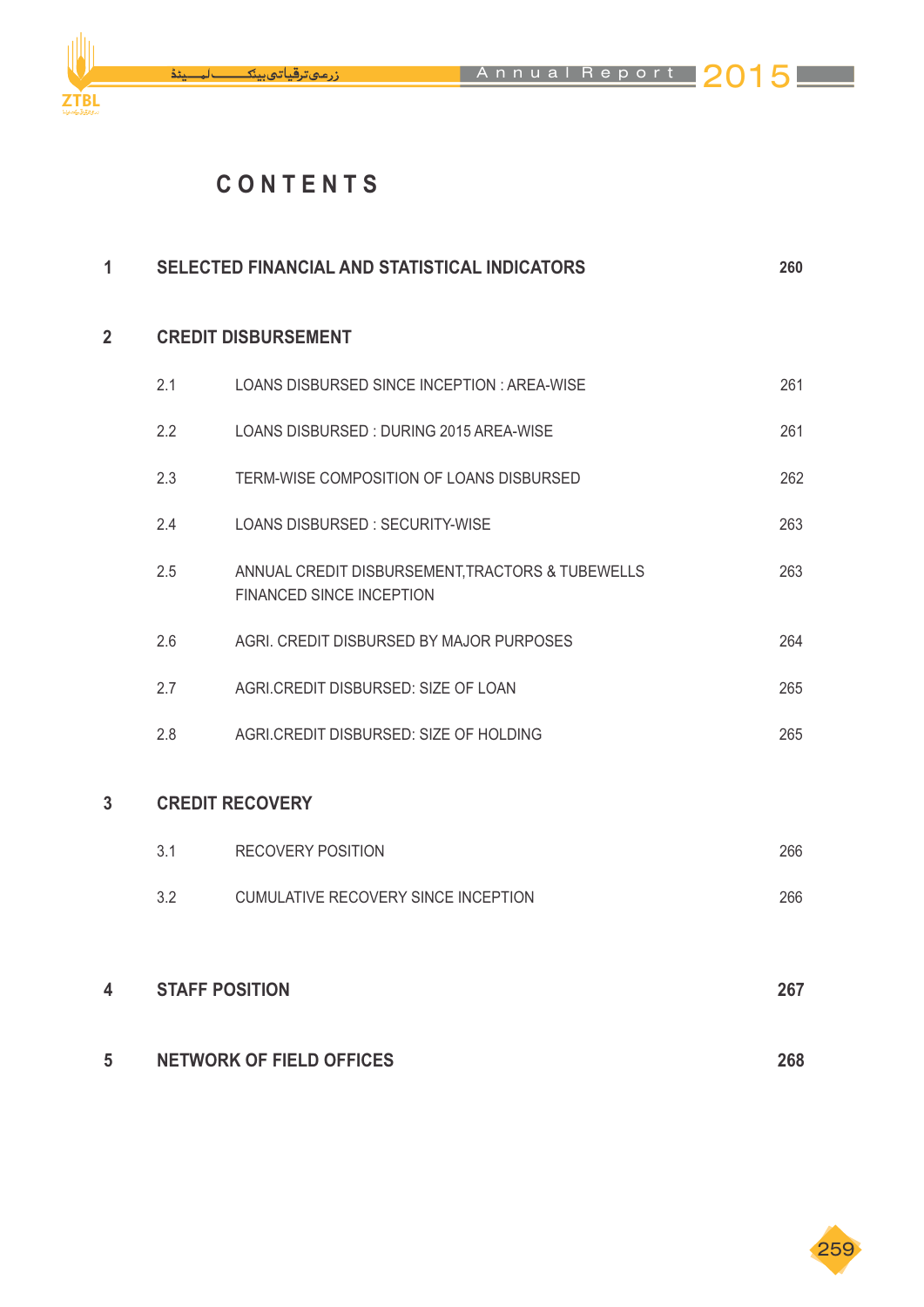يٹڈ

**ZTBL** 

**1**

# **SELECTED FINANCIAL AND STATISTICAL INDICATORS**

| SR.<br>NO.     | <b>DESCRIPTION</b>                                     | 2011    | 2012    | 2013    | 2014    | 2015    |
|----------------|--------------------------------------------------------|---------|---------|---------|---------|---------|
|                | <b>DURING THE YEAR</b>                                 |         |         |         |         |         |
| 1              | AGRICULTURAL CREDIT DISBURSED                          | 65,452  | 64,133  | 71,107  | 81,934  | 95,420  |
| $\overline{2}$ | <b>LOANS TO SUBSISTENCE FARMERS</b>                    | 44,606  | 45,207  | 51,858  | 61,321  | 72,869  |
| 3              | 2 AS % AGE OF 1                                        | 68%     | 70%     | 73%     | 75%     | 76%     |
| 4              | (UPTO 25.0)<br><b>LOANS TO SMALL FARMERS</b><br>ACRES) | 58,066  | 57,617  | 64,575  | 75,300  | 88,518  |
| 5              | 4 AS %AGE OF 1                                         | 89%     | 90%     | 91%     | 92%     | 93%     |
| 6              | <b>FINANCING OF TRACTORS</b>                           |         |         |         |         |         |
|                | - NUMBER                                               | 908     | 7,296   | 9,212   | 10,554  | 9,154   |
|                | - AMOUNT                                               | 431     | 3,594   | 5,977   | 7,489   | 7,054   |
| $\overline{7}$ | 6 AS %AGE OF 1                                         | $1\%$   | 6%      | 8%      | 9%      | 7%      |
| 8              | <b>AGRI. CREDIT RECOVERY</b>                           | 72,422  | 67,376  | 72,636  | 78,721  | 88,720  |
| 9              | <b>CUMMULATIVE RECOVERY (%)</b>                        | 99%     | 99%     | 99%     | 99%     | 99%     |
| 10             | <b>TOTAL INCOME</b>                                    | 8,104   | 10,936  | 12,912  | 16,114  | 18,239  |
| 11             | <b>TOTAL EXPENDITURE</b>                               | 4,827   | 7,066   | 7,745   | 7,787   | 9,860   |
| 12             | PROFIT BEFORE TAXATION                                 | 3,277   | 3,870   | 5,167   | 8,327   | 8,379   |
|                | AT THE END OF THE YEAR                                 |         |         |         |         |         |
| 1              | <b>TOTAL ASSETS</b>                                    | 122,548 | 131,649 | 148,448 | 163,563 | 187,574 |
| $\overline{2}$ | LOAN PORTFOLIO (NET)                                   | 84,744  | 88,060  | 95,312  | 108,554 | 129,553 |
| 3              | NUMBER OF ZONAL OFFICES                                | 31      | 31      | 31      | 32      | 32      |
| 4              | <b>NUMBER OF BRANCHES</b>                              | 359     | 359     | 379     | 416     | 438     |
| 5              | <b>NUMBER OF MCOS</b>                                  | 1,277   | 1,313   | 1,308   | 1,271   | 1,333   |
| 6              | NUMBER OF REGULAR EMPLOYEES                            | 5,789   | 5,724   | 5,599   | 5,777   | 5,699   |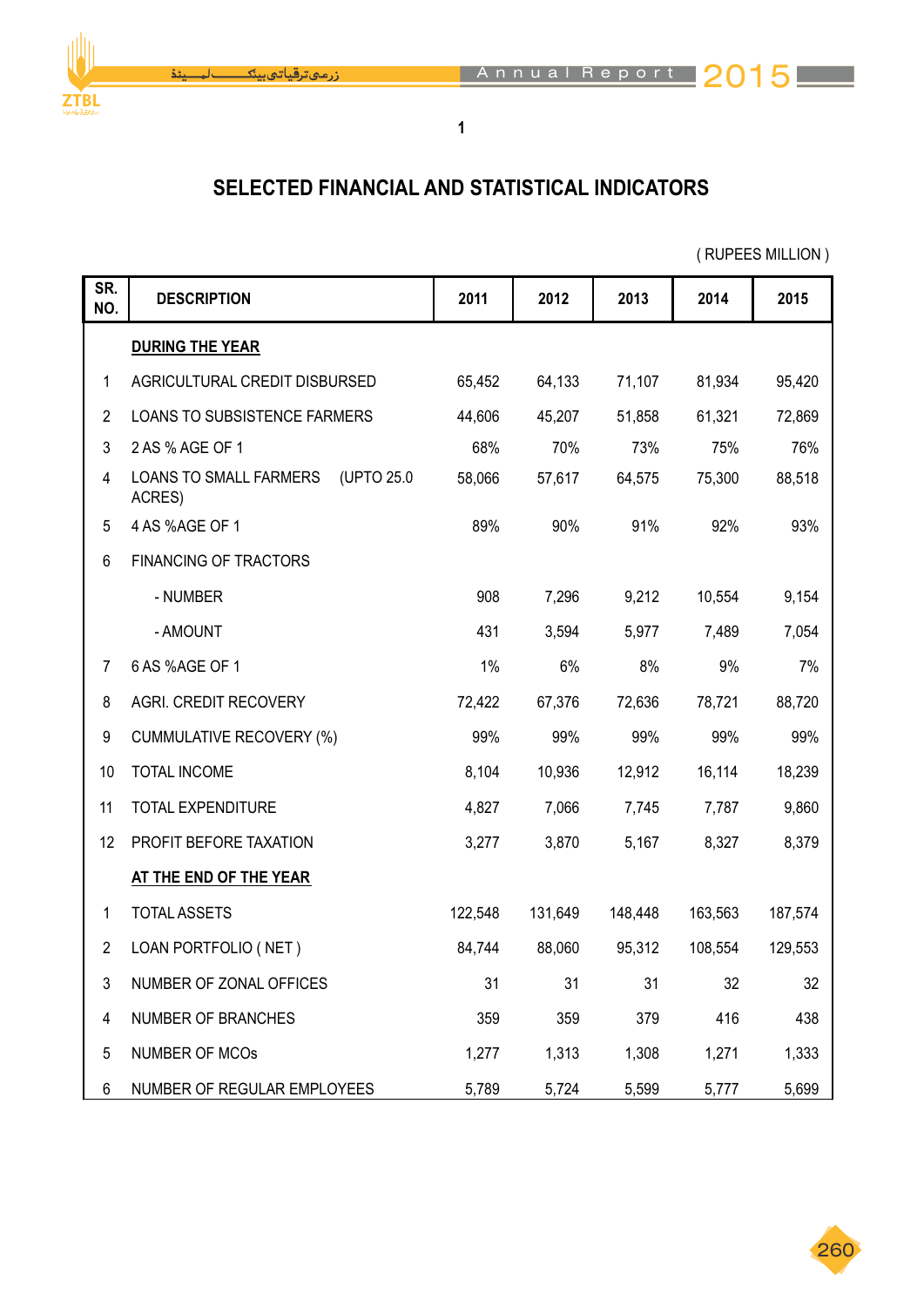۱,

ZTBL

# **2.1 UPTO 31.12.2015 LOANS DISBURSED SINCE INCEPTION: AREA-WISE**

( RUPEES MILLION )

| SR.<br>NO.    | <b>PROVINCE/ AREA</b>   | <b>AMOUNT</b><br><b>DISBURSED</b> | <b>SHARE</b><br>$(\%)$ |
|---------------|-------------------------|-----------------------------------|------------------------|
| 1             | <b>PUNJAB</b>           | 841504.849                        | 78.1                   |
| $\mathcal{P}$ | <b>SINDH</b>            | 158310.516                        | 14.7                   |
| 3             | KHYBER PAKHTUN KHWA     | 59134.098                         | 5.5                    |
| 4             | <b>BALOCHISTAN</b>      | 10222.149                         | 0.9                    |
| 5             | <b>AZAD KASHMIR</b>     | 4194.871                          | 0.4                    |
| 6             | <b>GILGIT/BALTISTAN</b> | 3990.654                          | 0.4                    |
|               | <b>TOTAL</b>            | 1077357.137                       | 100.0                  |

#### **2.2**

#### **LOANS DISBURSED : AREA-WISE**

#### **DURING 01-01-2015 TO 31-12-2015**

|                |                       |                                      |                                   | (RUPEES MILLION) |
|----------------|-----------------------|--------------------------------------|-----------------------------------|------------------|
| SR.<br>No.     | <b>PROVINCE/ AREA</b> | <b>NUMBER OF</b><br><b>BORROWERS</b> | <b>AMOUNT</b><br><b>DISBURSED</b> | Share (%)        |
| 1              | <b>PUNJAB</b>         | 345247                               | 77621.173                         | 81.3             |
| $\overline{2}$ | <b>SINDH</b>          | 39972                                | 12742.769                         | 13.4             |
| 3              | KHYBER PAKHTUN KHWA   | 16020                                | 4035.386                          | 4.2              |
| 4              | <b>BALOCHISTAN</b>    | 782                                  | 262.092                           | 0.3              |
| 5              | AZAD KASHMIR          | 4665                                 | 345.647                           | 0.4              |
| 6              | GILGIT/BALTISTAN      | 1770                                 | 412.898                           | 0.4              |
|                |                       |                                      |                                   |                  |
|                | <b>TOTAL</b>          | 408456                               | 95419.965                         | 100.0            |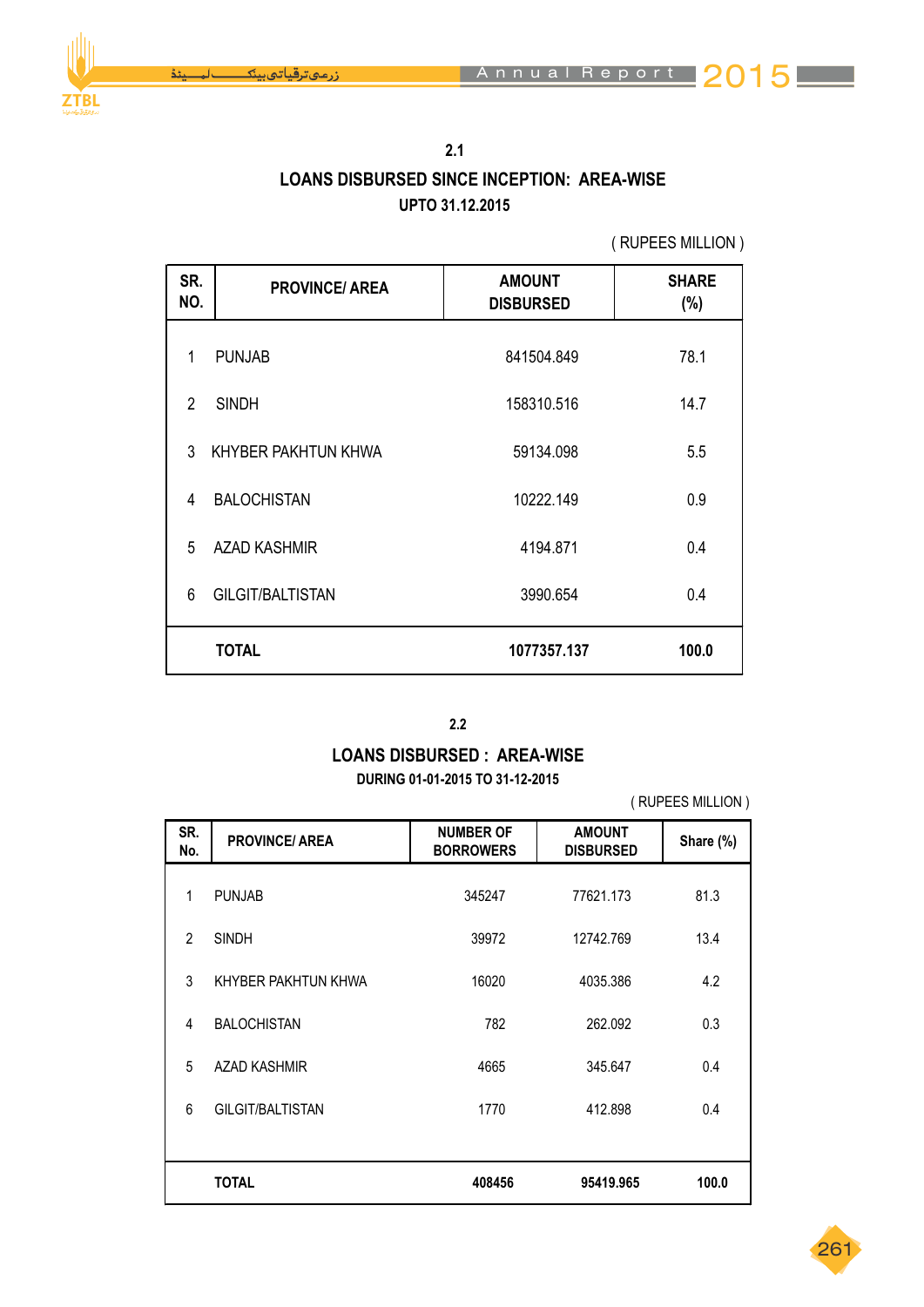

# TERM-WISE COMPOSITION OF LOANS DISBURSED<br>DURING 01-01-2015 TO 31-12-2015 **TERM-WISE COMPOSITION OF LOANS DISBURSED DURING 01-01-2015 TO 31-12-2015**

**2.3**

|          |                         | SHORT TERM                 |               | <b>MEDIUM TERM</b>         |           | <b>LONG TERM</b>           |          | TOTAL                     | (RUPEES MILLION |
|----------|-------------------------|----------------------------|---------------|----------------------------|-----------|----------------------------|----------|---------------------------|-----------------|
| SR.<br>g | PROVINCE / AREA         | <b>BORROWERS</b><br>NO. OF | <b>AMOUNT</b> | <b>BORROWERS</b><br>NO. OF | NUONNT    | <b>BORROWERS</b><br>NO. OF | NNOUNT   | <b>BORROWERS</b><br>NO.OF | AMOUNT          |
|          | <b>PUNJAB</b>           | 300010                     | 55991.643     | 32884                      | 14387.631 | 12353                      | 7241.899 | 345247                    | 77621.173       |
| $\sim$   | <b>HONIS</b>            | 34772                      | 10539.534     | 4970                       | 2077.432  | 230                        | 125.803  | 39972                     | 12742.769       |
| ∽        | KHYBER PAKHTUN KHWA     | 2509<br><u>ب</u>           | 3248.896      | 3312                       | 698.448   | <b>99</b>                  | 88.042   | 16020                     | 4035.386        |
| 4        | <b>BALOCHISTAN</b>      | 635                        | 195.736       | ශී                         | 24.250    | గ్గ                        | 42.106   | 782                       | 262.092         |
| ပ        | AZAD KASHMIR            | 4062                       | 225.937       | 575                        | 103.500   | $\frac{8}{2}$              | 16.210   | 4665                      | 345.647         |
| $\circ$  | <b>GILGIT/BALTISTAN</b> | 679                        | 150.686       | 1074                       | 253.587   | 17                         | 8.625    | 1770                      | 412.898         |
|          |                         |                            |               |                            |           |                            |          |                           |                 |
|          | <b>TOTAL</b>            | 352667                     | 70352.432     | 42884                      | 17544.848 | 12905                      | 7522.685 | 408456                    | 95419.965       |

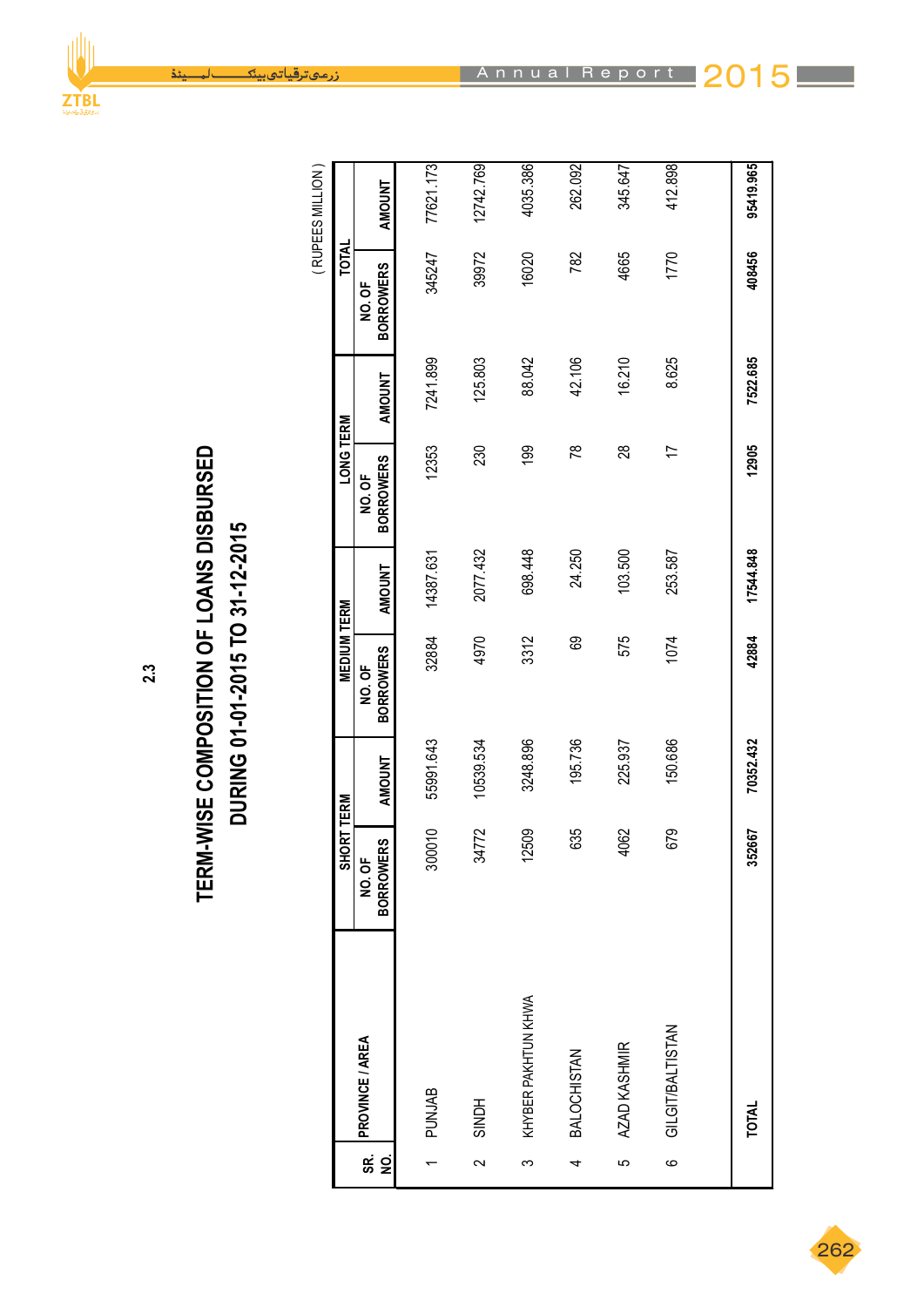ZTBL

## **2.4**

#### **LOANS DISBURSED: SECURITY - WISE DURING 01.01.2015 TO 31.12.2015**

( RUPEES MILLION )

| SR.<br>NO. | <b>PARTICULARS</b>         | <b>NUMBER OF</b><br><b>BORROWERS</b> | <b>AMOUNT</b><br><b>DISBURSED</b> | SHARE (%) |
|------------|----------------------------|--------------------------------------|-----------------------------------|-----------|
|            | <b>SECURED LOANS</b>       | 403834                               | 94844.978                         | 99.4      |
| 2          | <b>HYPOTHECATION LOANS</b> | 227                                  | 62.031                            | 0.1       |
| 3          | PERSONAL SURETY LOANS      | 3408                                 | 119.611                           | 0.1       |
| 4          | <b>OTHER SECURITY</b>      | 987                                  | 393.345                           | 0.4       |
|            | <b>TOTAL</b>               | 408456                               | 95419.965                         | 100.0     |

**2.5**

#### **ANNUAL CREDIT DISBURSEMENT, TRACTORS & TUBEWELLS FINANCED SINCE INCEPTION UPTO 31-12-2015**

|                                    | <b>ANNUAL CREDIT</b> |               | <b>TRACTORS FINANCED</b> |               | <b>TUBEWELLS FINANCED</b> |
|------------------------------------|----------------------|---------------|--------------------------|---------------|---------------------------|
| <b>YEAR</b>                        | <b>DISBURSED</b>     | <b>NUMBER</b> | <b>AMOUNT</b>            | <b>NUMBER</b> | <b>AMOUNT</b>             |
| Since Inception<br>upto 31-12-2003 | 299868.874           | 450648        | 73726.696                | 132613        | 12630.003                 |
| 2004                               | 33714.580            | 7848          | 1952.655                 | 4369          | 845.424                   |
| 2005                               | 39356.053            | 10807         | 2893.575                 | 3895          | 703.891                   |
| 2006                               | 52520.505            | 9052          | 2512.927                 | 1918          | 292.898                   |
| 2007                               | 55912.018            | 10275         | 3478.103                 | 1218          | 178.114                   |
| 2008                               | 70698.335            | 16143         | 5741.191                 | 1941          | 340.850                   |
| 2009                               | 77680.431            | 24596         | 9994.861                 | 1917          | 360.733                   |
| 2010                               | 69561.375            | 13321         | 6269.645                 | 1839          | 397.014                   |
| 2011                               | 65451.788            | 908           | 431.248                  | 1745          | 476.253                   |
| 2012                               | 64132.759            | 7296          | 3594.398                 | 2051          | 524.817                   |
| 2013                               | 71106.707            | 9212          | 5976.749                 | 1522          | 575.109                   |
| 2014                               | 81933.747            | 10554         | 7489.295                 | 1569          | 608.154                   |
| 2015                               | 95419.965            | 9154          | 7053.922                 | 260           | 82.378                    |
| <b>TOTAL</b>                       | 1077357.137          | 579814        | 131115.265               | 156857        | 18015.638                 |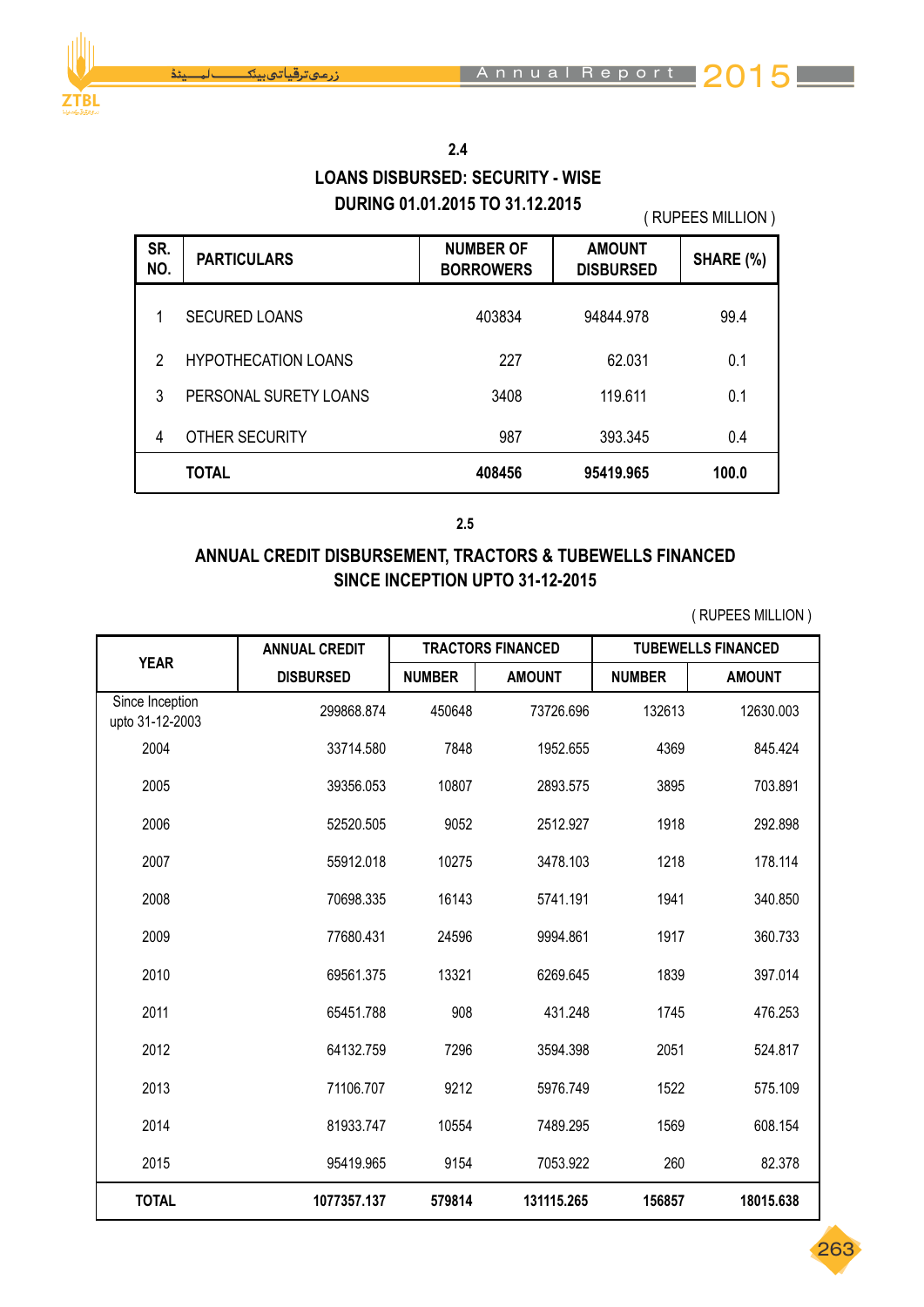**ZTBL** 

**2.6**

#### **AGRICULTURAL CREDIT DISBURSED BY MAJOR PURPOSES DURING 01-01-2015 TO 31-12-2015**

| <b>PURPOSES</b>                 | NO. OF<br><b>BORROWERS</b> | <b>AMOUNT</b><br><b>DISBURSED</b> | SHARE (%) |
|---------------------------------|----------------------------|-----------------------------------|-----------|
|                                 |                            |                                   |           |
| <b>DEVELOPMENT LOANS</b>        | 55789                      | 25067.533                         | 26.3      |
| 1 TRACTORS                      | 10982                      | 7053.922                          | 7.4       |
| <b>2 DAIRY FARMING</b>          | 30811                      | 14036.768                         | 14.7      |
| <b>3 FARM EQUIPMENT</b>         | 924                        | 161.396                           | 0.2       |
| <b>4 TUBEWELLS</b>              | 264                        | 82.378                            | 0.1       |
| <b>5 LIVESTOCK</b>              | 11047                      | 3273.992                          | 3.4       |
| <b>6 POULTRY FARMING</b>        | 4                          | 22.844                            | 0.0       |
| 7 ORCHARDS                      | 35                         | 5.563                             | 0.0       |
| 8 LAND DEVELOPMENT              | 109                        | 13.693                            | 0.0       |
| 9 FISHERIES                     | 6                          | 0.845                             | 0.0       |
| <b>10 FARM TRANSPORTATION</b>   | 6                          | 0.370                             | 0.0       |
| 11 GODOWN/ COLD STORAGE         | 474                        | 148.357                           | 0.2       |
| 12 OTHERS                       | 1127                       | 267.405                           | 0.3       |
| <b>II. PRODUCTION LOANS</b>     | 352667                     | 70352.432                         | 73.7      |
| 1 FERTILIZER                    | 169280                     | 33769.167                         | 35.4      |
| 2 PESTICIDES                    | 67007                      | 13366.962                         | 14.0      |
| 3 SEEDS                         | 98747                      | 19698.681                         | 20.6      |
| 4 LABOUR HIRE/ OTHER CHARGES    | 127                        | 11.200                            | 0.0       |
| 5 WORKING CAPITAL FOR POULTRY   | 4433                       | 796.852                           | 0.8       |
| 6 WORKING CAPITAL FOR DAIRY     | 7164                       | 2343.012                          | 2.5       |
| 7 WORKING CAPITAL FOR LIVESTOCK | 16                         | 3.074                             | 0.0       |
| 8 WORKING CAPITAL FOR FISHERIES | 62                         | 11.486                            | 0.0       |
| 9 OTHERS                        | 5831                       | 351.998                           | 0.4       |
| <b>TOTAL:-</b>                  | 408456                     | 95419.965                         | 100.0     |

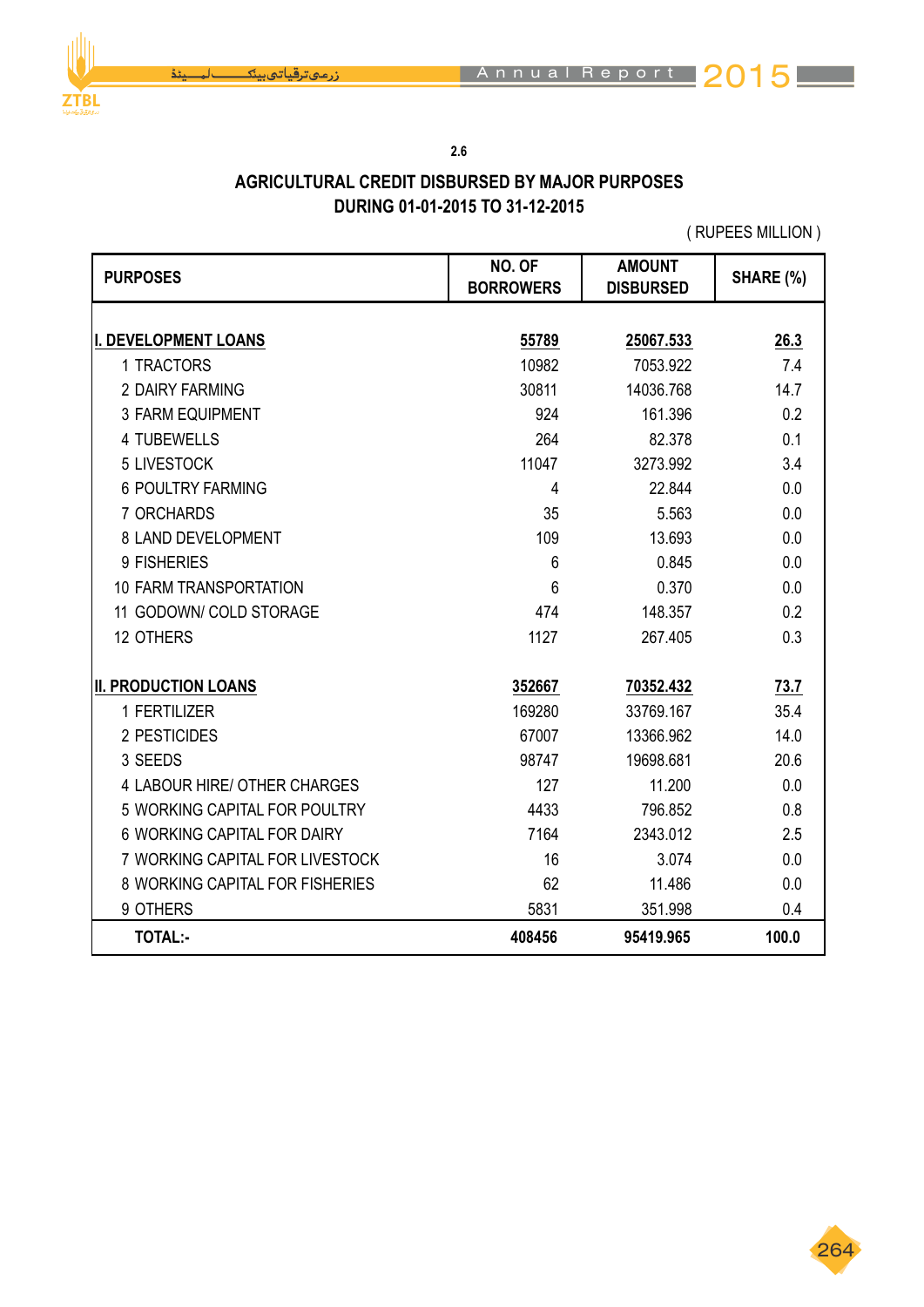

#### **2.7 AGRICULTURAL CREDIT DISBURSED BY SIZE OF LOAN DURING 01-01-2015 TO 31-12-2015**

|                         |                            |           |                                   | <b>RUPEES MILLION</b> ) |
|-------------------------|----------------------------|-----------|-----------------------------------|-------------------------|
| <b>SIZE OF LOAN</b>     | NO. OF<br><b>BORROWERS</b> | SHARE (%) | <b>AMOUNT</b><br><b>DISBURSED</b> | SHARE (%)               |
| <b>UPTO RS. 25000/-</b> | 7359                       | 1.8       | 150.901                           | 0.2                     |
| RS.25001 TO 50000/-     | 31890                      | 7.8       | 1261.179                          | 1.3                     |
| RS.50001 TO 100000/-    | 75887                      | 18.6      | 5780.426                          | 6.1                     |
| RS.100001 TO 200000/-   | 114202                     | 28.0      | 16269.731                         | 17.1                    |
| RS.200001 TO 500000/-   | 134539                     | 32.9      | 42269.319                         | 44.3                    |
| RS.500001 TO 1000000/-  | 44188                      | 10.8      | 29159.110                         | 30.6                    |
| OVER 1000000/-          | 391                        | 0.1       | 529.299                           | 0.6                     |
| <b>TOTAL:-</b>          | 408456                     | 100.0     | 95419.965                         | 100.0                   |

**2.8**

#### **AGRICULTURAL CREDIT DISBURSED BY SIZE OF HOLDING DURING 01-01-2015 TO 31-12-2015**

| <b>ISIZE OF HOLDING</b>                                      | NO. OF<br><b>BORROWERS</b> | SHARE (%) | <b>AMOUNT</b><br><b>DISBURSED</b> | SHARE (%) |
|--------------------------------------------------------------|----------------------------|-----------|-----------------------------------|-----------|
| A. LANDLESS                                                  | 129                        | 0.0       | 17.895                            | 0.0       |
| <b>B. OWNERS</b><br>UNDER 5.1 HECTARES<br>(UNDER 12.5 ACRES) | 345503                     | 84.6      | 70866.088                         | 74.3      |
| 5.1 TO UNDER 6.5 HECTARES<br>(12.51 TO UNDER 16 ACRES)       | 22561                      | 5.5       | 7882.366                          | 8.3       |
| 6.5 TO UNDER 10.1 HECTARES<br>(16.01 TO UNDER 25 ACRES)      | 24097                      | 5.9       | 9752.136                          | 10.2      |
| 10.1 TO UNDER 13 HECTARES<br>(25.01 TO UNDER 32 ACRES)       | 5788                       | 1.4       | 2503.516                          | 2.6       |
| 13 TO UNDER 20.2 HECTARES<br>(32.01 TO UNDER 50 ACRES)       | 6017                       | 1.5       | 2584.073                          | 2.7       |
| 20.2 TO UNDER 26 HECTARES<br>(50.01. TO UNDER 64 ACRES)      | 1716                       | 0.4       | 733.840                           | 0.8       |
| 26 HECTARES & ABOVE<br>(64.01 ACRES & ABOVE)                 | 2645                       | 0.6       | 1080.051                          | 1.1       |
| TOTAL:-                                                      | 408456                     | 100.0     | 95419.965                         | 100.0     |

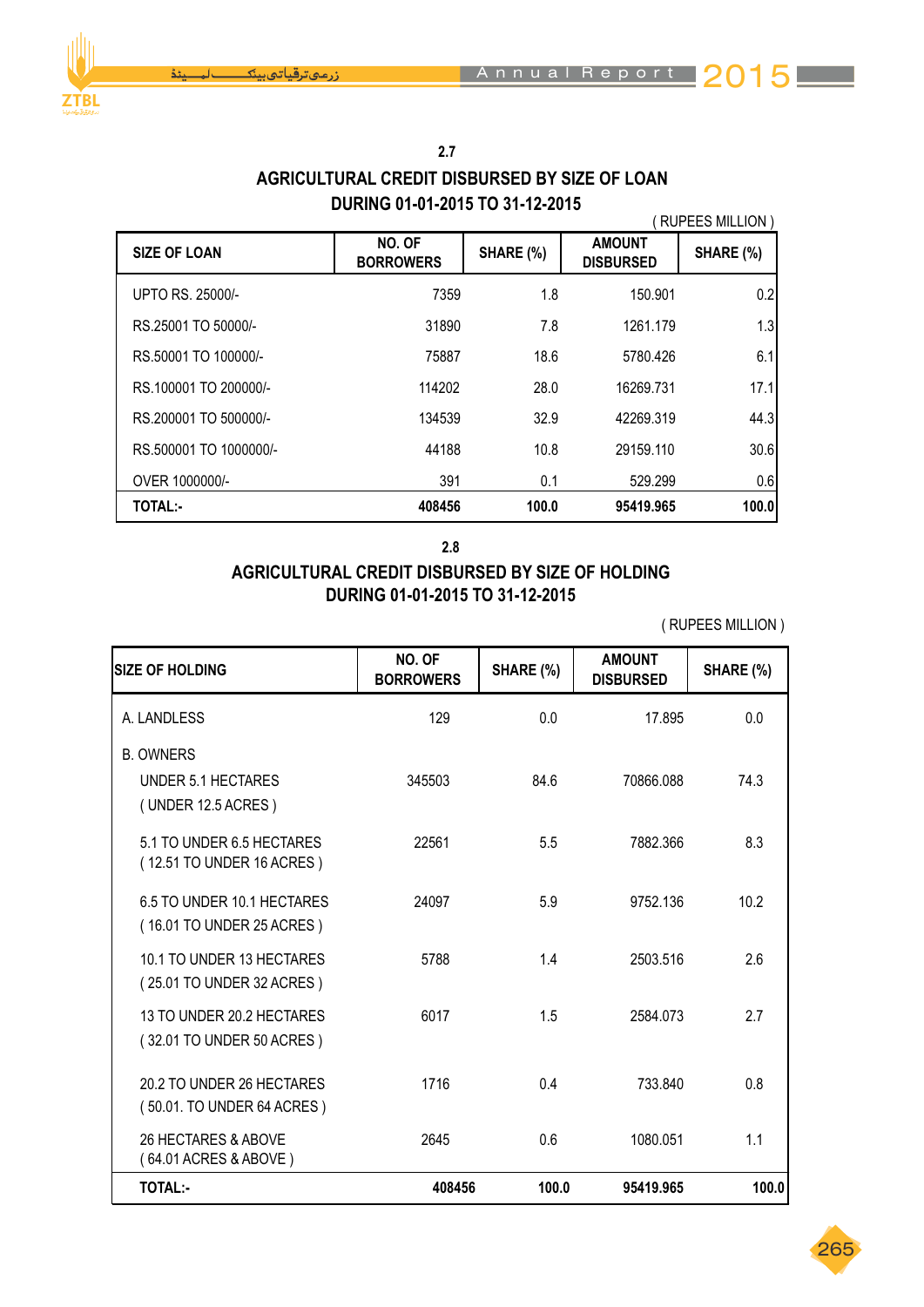7TRI

## **3.1 RECOVERY POSITION DURING 01-01-2015 TO 31-12-2015**

#### ( RUPEES MILLION )

| SR.<br>NO. | <b>PROVINCE/ AREA</b> | <b>RECOVERABLE</b> | <b>RECOVERY</b> | <b>RECOVERY</b><br><b>RATE</b><br>(%) |
|------------|-----------------------|--------------------|-----------------|---------------------------------------|
| 1          | <b>PUNJAB</b>         | 76746.161          | 71801.630       | 93.6                                  |
| 2          | <b>SINDH</b>          | 13626.711          | 11765.543       | 86.3                                  |
| 3          | KHYBER PAKHTUN KHWA   | 4634.544           | 4248.260        | 91.7                                  |
| 4          | <b>BALOCHISTAN</b>    | 292.823            | 216.799         | 74.0                                  |
| 5          | AZAD KASHMIR          | 372.060            | 370.561         | 99.6                                  |
| 6          | GILGIT/BALTISTAN      | 352.140            | 317.361         | 90.1                                  |
|            | <b>TOTAL</b>          | 96024.439          | 88720.154       | 92.4                                  |

**3.2**

#### **CUMMULATIVE RECOVERY SINCE INCEPTION UPTO 31.12.2015**

|                | <b>SR. NO. IPROVINCE / AREA</b> | <b>TOTAL</b><br><b>RECOVERABLE</b> | <b>TOTAL</b><br><b>RECOVERY</b> | <b>PAST DUES</b><br>AS ON<br>31-12-2015 | <b>RECOVERY</b><br><b>RATE</b><br>$(\%)$ |
|----------------|---------------------------------|------------------------------------|---------------------------------|-----------------------------------------|------------------------------------------|
|                | <b>PUNJAB</b>                   | 851080.260                         | 846135.729                      | 4944.531                                | 99.4                                     |
| $\overline{2}$ | <b>SINDH</b>                    | 154582.205                         | 152721.037                      | 1861.168                                | 98.8                                     |
| 3              | KHYBER PAKHTUN KHWA             | 61539.445                          | 61153.161                       | 386.284                                 | 99.4                                     |
| 4              | <b>BALOCHISTAN</b>              | 7799.629                           | 7723.605                        | 76.024                                  | 99.0                                     |
| 5              | AZAD KASHMIR                    | 3974.437                           | 3972.938                        | 1.499                                   | 100.0                                    |
| 6              | GILGIT/BALISTAN                 | 3607.538                           | 3572.759                        | 34.779                                  | 99.0                                     |
|                | <b>TOTAL</b>                    | 1082583.514                        | 1075279.229                     | 7304.285                                | 99.3                                     |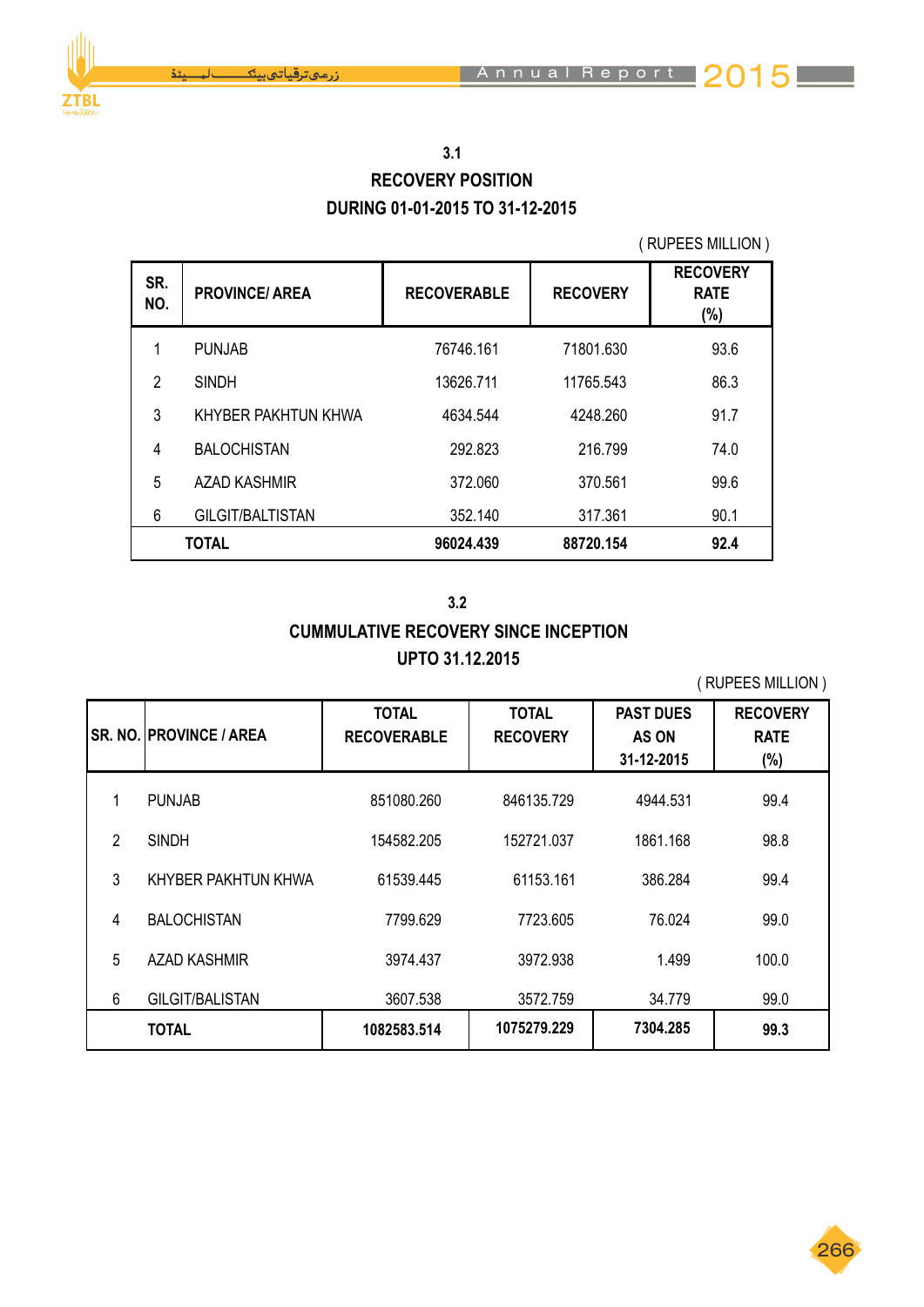ىڭد



#### **4**

# **STAFF POSITION (REGULAR EMPLOYEES)**

( NUMBERS )

| <b>YEAR</b> | <b>OFFICERS</b> | <b>STAFF</b> | <b>TOTAL</b> | <b>MCOs</b> |
|-------------|-----------------|--------------|--------------|-------------|
| FY' 1992    | 4842            | 3816         | 8658         | 1454        |
| FY' 1993    | 5046            | 3621         | 8667         | 1521        |
| FY' 1994    | 5035            | 3369         | 8404         | 1432        |
| FY' 1995    | 5035            | 3576         | 8611         | 1376        |
| FY' 1996    | 5443            | 3383         | 8826         | 1441        |
| FY' 1997    | 5347            | 3830         | 9177         | 1441        |
| FY' 1998    | 4535            | 3368         | 7903         | 1449        |
| FY' 1999    | 4608            | 3183         | 7791         | 1463        |
| FY' 2000    | 4586            | 3196         | 7782         | 1459        |
| FY' 2001    | 4563            | 3177         | 7740         | 1465        |
| FY' 2002    | 4515            | 3150         | 7665         | 1496        |
| CY' 2003    | 3711            | 2027         | 5738         | 1363        |
| CY' 2004    | 3657            | 1934         | 5591         | 1328        |
| CY' 2005    | 3609            | 1934         | 5543         | 1311        |
| CY' 2006    | 3485            | 1841         | 5326         | 1258        |
| CY' 2007    | 3629            | 1704         | 5333         | 1269        |
| CY' 2008    | 3651            | 1635         | 5286         | 1243        |
| CY' 2009    | 3709            | 1565         | 5274         | 1212        |
| CY' 2010    | 3930            | 1564         | 5494         | 1362        |
| CY' 2011    | 4145            | 1644         | 5789         | 1277        |
| CY' 2012    | 4095            | 1629         | 5724         | 1313        |
| CY' 2013    | 4218            | 1381         | 5599         | 1308        |
| CY' 2014    | 4581            | 1196         | 5777         | 1271        |
| CY' 2015    | 4550            | 1149         | 5699         | 1333        |